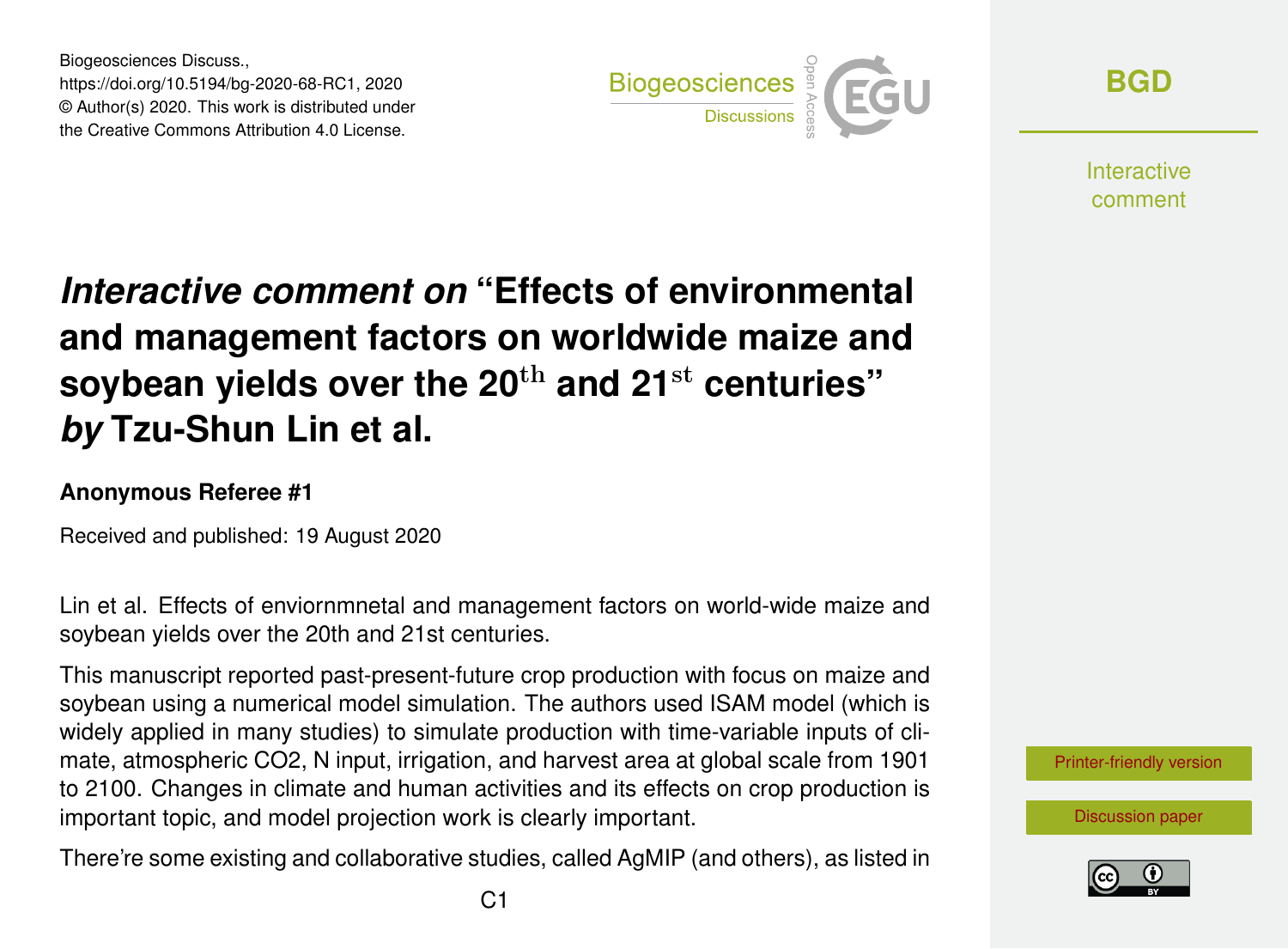this study. This study tries to go further from AgMIP, and try to understand interactions between environmental (natural) factors and human factors. Target of the study is good, and relevant to BG.

However, when I read the manuscript, there're some concerns and a substantial amount of major comments. At the present stage, I cannot recommend it for publication. Even if my comments to model setup is incorrect, this manuscript requires re-read, re-write, and re-check by co-authors. It requires substantially large modification from beginning to end.

### Major comments

Paper Preparation.

The manuscript is not ready for submission. There are many typos and simple mistakes. I can easily find (e.g. grammatically incorrect) such sentences. I strongly suggest the authors check this manuscript from beginning to end and improve description. In addition, too many figures (15 figures and many tables) in supplemental materials are cited in the result section (Much of results section are supported by supplemental figures). Therefore, it is unfair as a peer-reviewed articles. These supplemental figures are referred from the main text but main text lacks sufficient explanation and interpretation of the figure. These should be improved.

## Model Setup

In the experiments of sensitivity check, the authors conducted many experiment with one input time-invariant. In the experiment, the authors set 1901-1920 values for 1901- 2005 simulation and 1996-2006 values for 2006-2100 simulation. If the description is true, I have serious concern of the model outputs. If we consider atmospheric CO2 concentration as time-invariant parameter, model run was conducted using 1901-1920 CO2 concentration for 1901-2005 and 1996-2006 CO2 for 2006-2100. This setup include large jump of CO2 concentration, and this may introduce unrealistic jumps of **[BGD](https://bg.copernicus.org/preprints/)**

Interactive comment

[Printer-friendly version](https://bg.copernicus.org/preprints/bg-2020-68/bg-2020-68-RC1-print.pdf)

[Discussion paper](https://bg.copernicus.org/preprints/bg-2020-68)